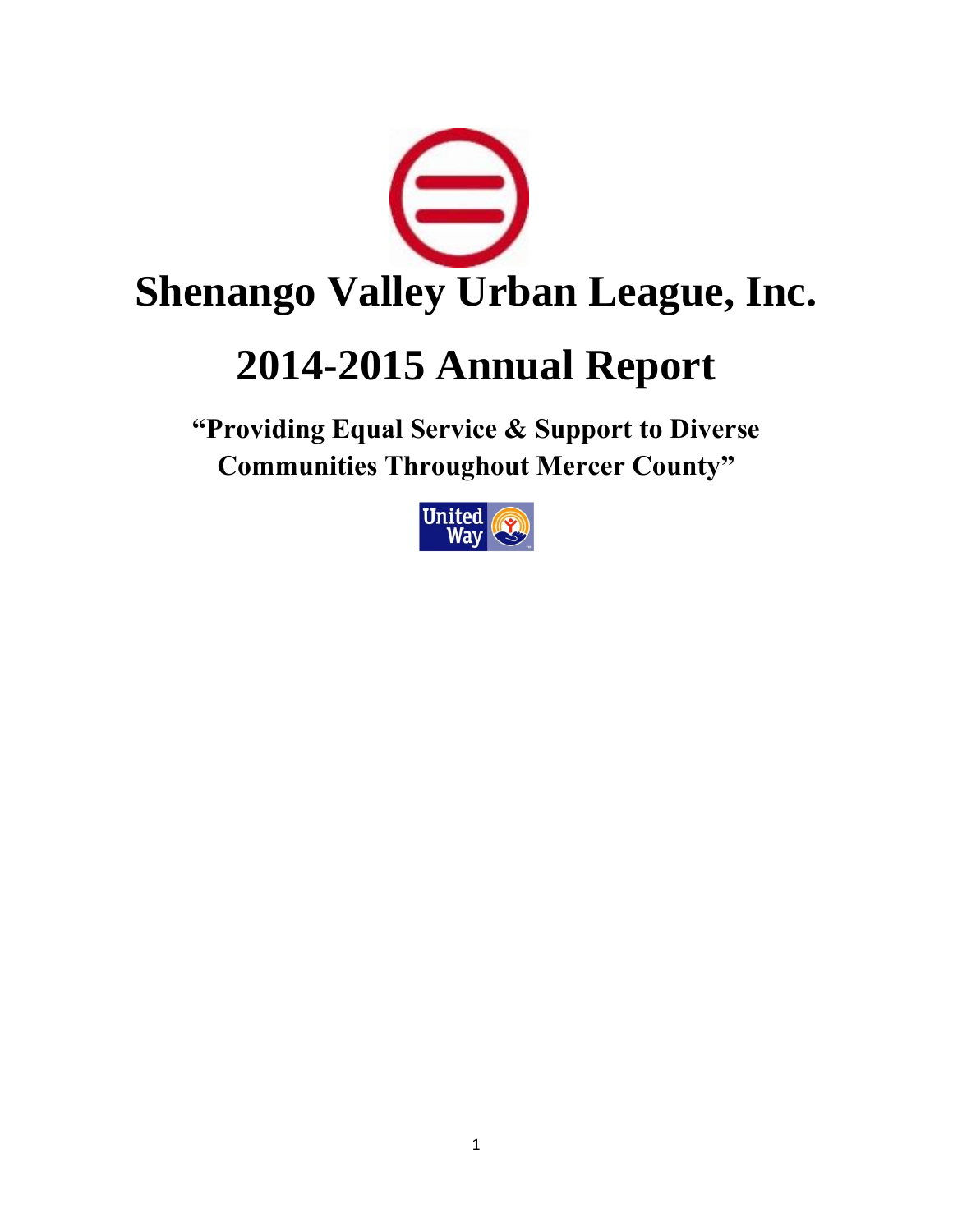#### **OUR MISSION**

This mission of the Shenango Valley Urban League, Inc. is to ensure equal access and opportunity for African-Americans and others in need to empower individuals to cultivate and exercise their full human potential. The Shenango Valley Urban League implements its mission through advocacy, bridge building and program services.

#### **OUR VISION**

Our vision is a community where all citizens have equal opportunity to achieve their fullest potential, where everyone contributes to improving the quality of life and shares in prosperity.

#### **MESSAGE FROM THE INTERIM PRESIDENT/CEO AND BOARD CHAIR**

The Shenango Valley Urban League, Inc. prides itself on being an outlet for individuals in need through our health & welfare, housing, and education services. As it is our mission to encourage and empower individuals in Mercer County to reach their full potential, we will continue to advocate for social justice and equality for all individuals. Through our programming, we will continue to make great impacts on youth and adults and provide them with the education and resources that are necessary during their time of need. With many obstacles such as unemployment, and lack of food, the Shenango Valley Urban League, Inc. strives to provide supportive outreach initiatives and programs in the areas most needed by the community. Furthermore, the partnership with the United Way of Mercer County is invaluable and through co-branding efforts we will collectively work toward lifting families out of poverty. Through these efforts, the Shenango Valley Urban League, Inc. Board of Directors and staff will continue to focus on serving diverse populations throughout Mercer County.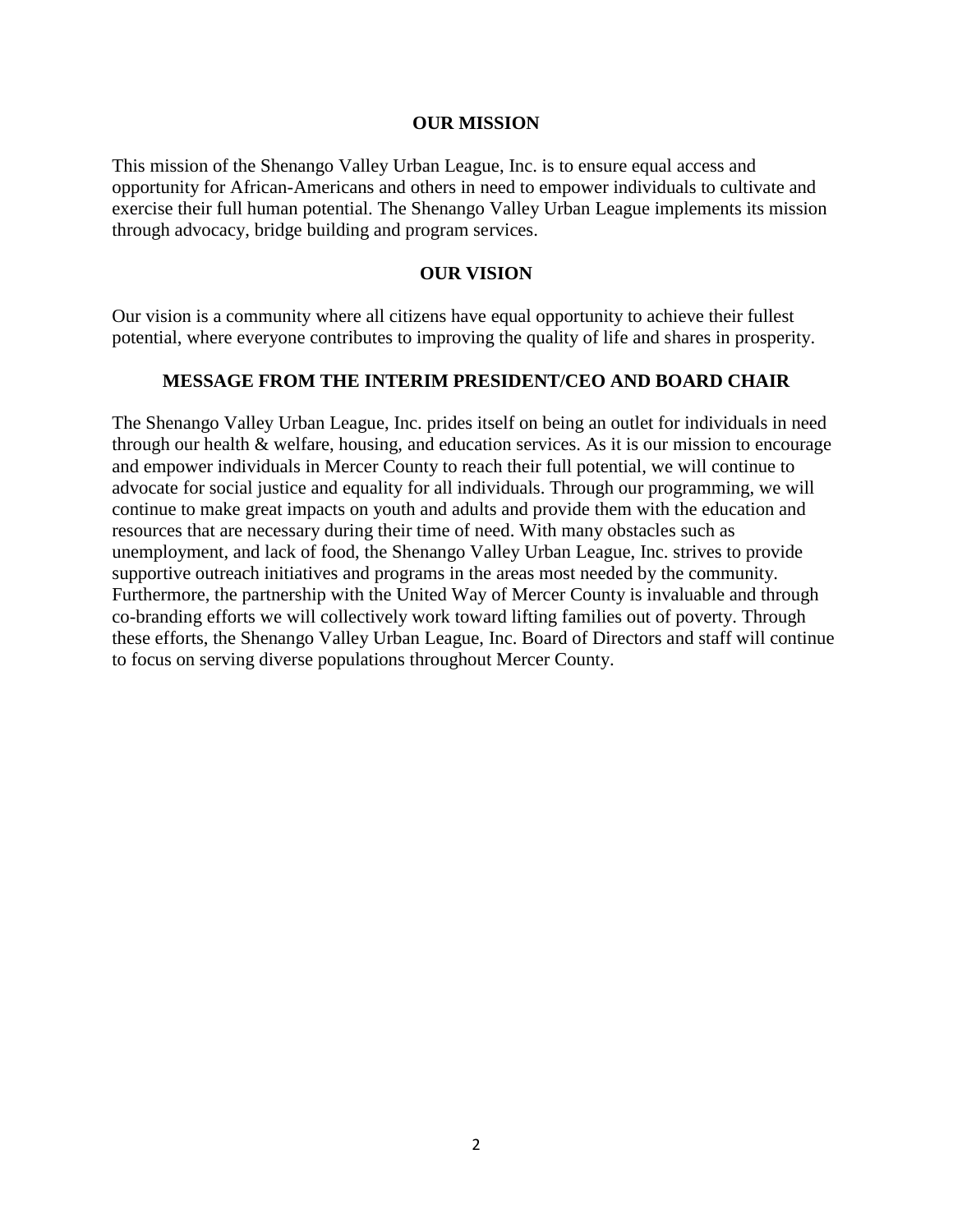

# **SHENANGO VALLEY URBAN LEAGUE, INC. BOARD OF DIRECTORS**

#### **Executive Committee**

Diane Gardner-Board Chair

Jeremy Coxe

Denise Jarrett

Ronald Heiman

#### **Members**

Sam Bellich

Mark Malcolmson

Kavon Wright

Lee Wishing

Joseph Walsh

Rocco Russo

Riley Smoot Jr.

#### **Administrative Staff**

Dr. Erin R. Houston-Interim President/CEO Virginia Gibson-Thurman-Fiscal Director Mark Thompson-Housing Director Elizabeth Chapman-Housing Assistant Elizabeth Lampkins-WIC Director Cornelius Holmes-WIC Fiscal Administrator Lori Graham-Administrative Assistant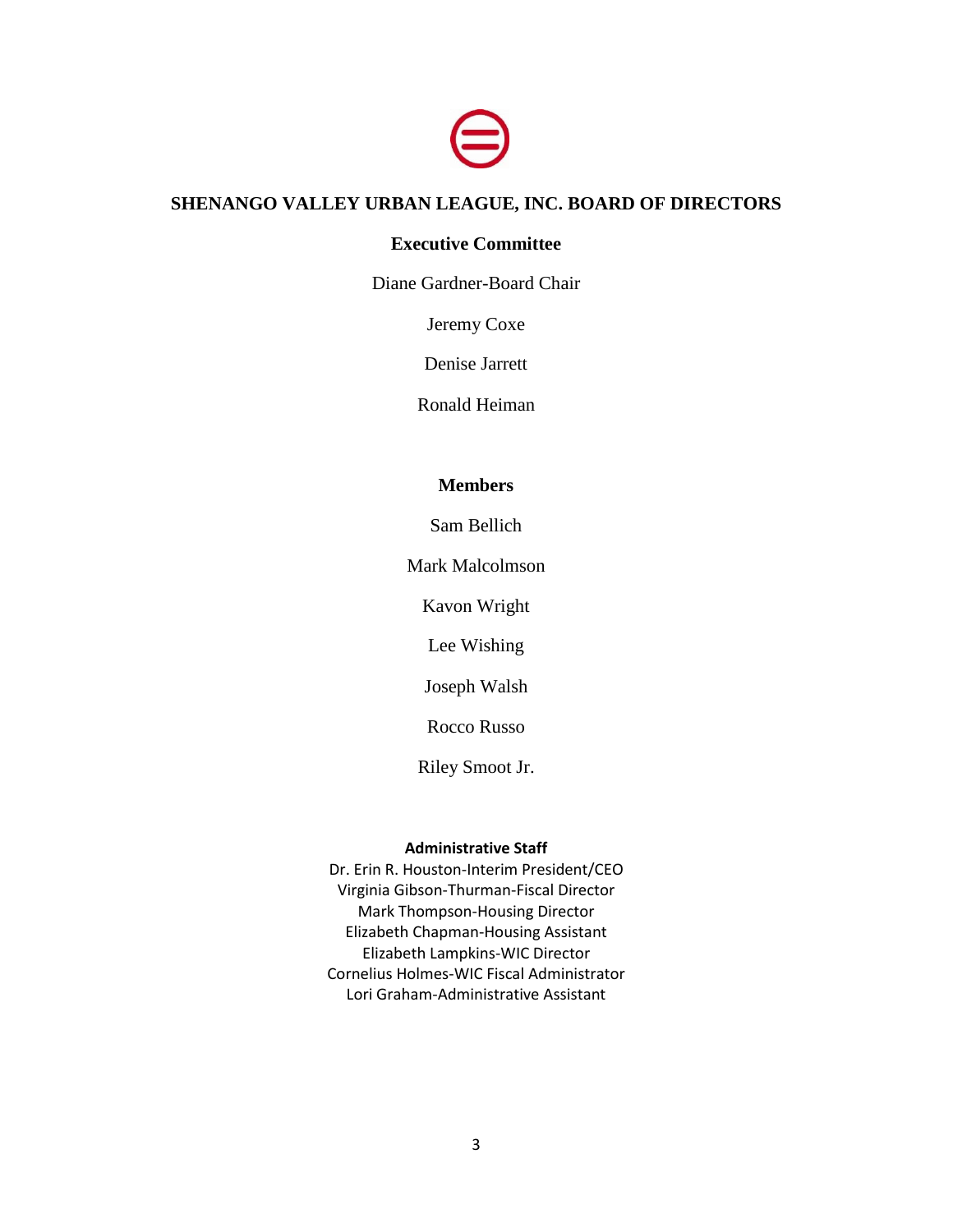

Through community outreach and academic focused programming, the Shenango Valley Urban League, Inc. Education Department strives to promote education and excellence in its works. Our focus and work in education during the 2014-2015 fiscal year are highlighted below:

#### **MARTIN LUTHER KING JR. DAY OF REMEMBRANCE**

Held at the City of Farrell Municipal building, the Shenango Valley Urban League, Inc. observed Dr. Martin Luther King Jr. Day. Viewing this day as a "day on" and not a day off, we invited the community to honor the work, memory, and legacy of Dr. King while youth, Christian Walker and Malachi Newell, members our the Urban League's Nulites program reflected on how the leadership of Dr. Kings has impacted their lives today. The keynote address focused on racism and social injustices of today was given by Rev. Dr. Angel De La Cruz, Senior Pastor of Word Centered Presbyterian Church, Sharon, PA.

# **AFRICAN AMERICAN HISTORY MONTH**

#### **MOVIE DAYS**

In celebration of African-American History Month, on Tuesday nights, the Urban League sponsored "Movie Matinee" in collaboration with the Community Library of the Shenango Valley. Each movie focused on the struggles of racism and segregation that is part of the history in the African-American culture. Youth participants of the Urban League's Nulites program participated by preparing complimentary popcorn, pop, and water for moviegoers. Films that were shown included "Cry Freedom," "Freedom Song," and "The Good Lie."

#### **BLACK HISTORY ESSAY CONTEST LUNCHEON**

The 41<sup>st</sup> Annual Black History & Heroes Essay Contest was held throughout several local school districts in Mercer County. Fifth and Sixth grade students submit essays on their favorite African American hero and detail how they have impacted the culture and society overall. First place and honorable mention winners are honored at an annual luncheon that rotates each year to a different school district. This contest provides students, parents, and the community an opportunity to learn about many civil rights leaders and African American inventors.

# **SHENANGO VALLEY URBAN LEAGUE FRANK J. NAGY SCHOLARSHIP FUND**

# **SCHOLARSHIP FUND ESSAY CONTEST**

The Education Department conducted its fourth essay contest for a \$1,000 scholarship award. High School Seniors from throughout Mercer could submit an essay responding in 500 words to the question, "how you have demonstrated leadership ability both academically and socially and what role you have played in making a positive impact in the urban community. "Essay submissions were submitted from the following high schools in Mercer County: Sharon, Hickory, Farrell, Greenville, Sharpsville, Jamestown, Kennedy Catholic, and Reynolds. After a committee of community judges read and scored the essays a first place winner was selected. Michael Funera, a senior at Hickory High School was the 2015 recipient and winner of the Frank J. Nagy Scholarship and was recognized and awarded at Hickory High School's senior recognition day. The scholarship fund provides financial support to a deserving Mercer County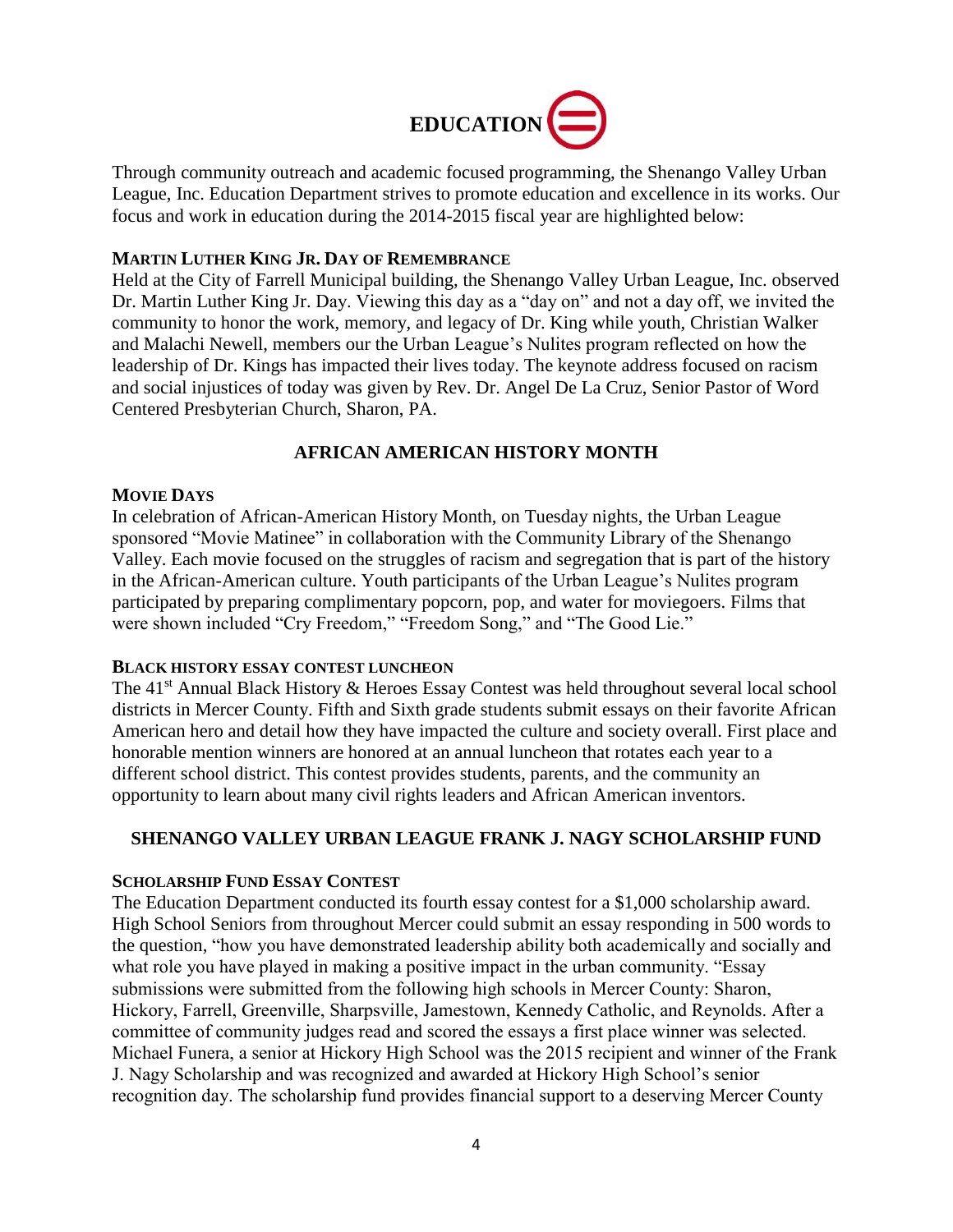student and highlights our commitment to education.

## **URBAN SCHOLARS & EDUCATORS AWARDS**

The 1<sup>st</sup> Annual Urban Scholars & Educator Awards Scholarship Fundraiser was held to recognize five excellent students (grades 9-12) and five educators (K-12) in Mercer County. Also, funds raised benefitted the Shenango Valley Urban League, Inc. Frank J. Nagy Scholarship Fund. **Nominations of faculty** (K-12) were made by School Board members, Superintendents, Principals, or any school administrator/official. **Nominations of students** (9-12) can be made by Faculty, School Board members, Superintendents, Principals, or any school administrator/official.

For the Distinguished Urban Educator of the Year and Distinguished Urban Student of the Year Awards only Superintendents could make nominations.

# **EDUCATOR CATEGORIES**

# *Above and Beyond Award (2014-2015) (2 winners)*

This educator goes above and beyond and does more than is asked of them. They are a positive example to other faculty and also volunteers in the community. Any educator is eligible for this award regardless of years served.

## *Rising Star Award (2014-2015) (2 winners)*

This educator shows promise as an up and coming educator in the district and have employed creative teaching strategies early in their career. The individual has served 10 years or less as an educator.

# *Distinguished Urban Educator of the Year (2014-2015) (1 winner)*

This seasoned educator has demonstrated their passion for students and has served 11 or more years as an educator. Over the years they have employed exceptional teaching strategies, increased student achievement, demonstrated concern for students, faculty/staff, and is committed to high standards of professionalism. The recipient of this award can only be nominated by the Superintendent.

#### **STUDENT CATEGORIES**

#### *Brains & Brawn Award (2014-2015) (2 winners)*

This individual is a student-athlete who has demonstrated leadership abilities on and off the court/field. This individual maintains high grades and also excels in extra-curricular activities. To be eligible for this award, the student-athlete must have a minimum GPA of 3.0 and be in grades 9-12.

# *Future Innovator Award (2014-2015) (2 winners)*

This is a student who excels in STEM related courses demonstrating high academic achievement in the areas of science, technology, engineering, or mathematics. This student must have a minimum GPA of 3.0 and be in grades 9-12 to be eligible for this award.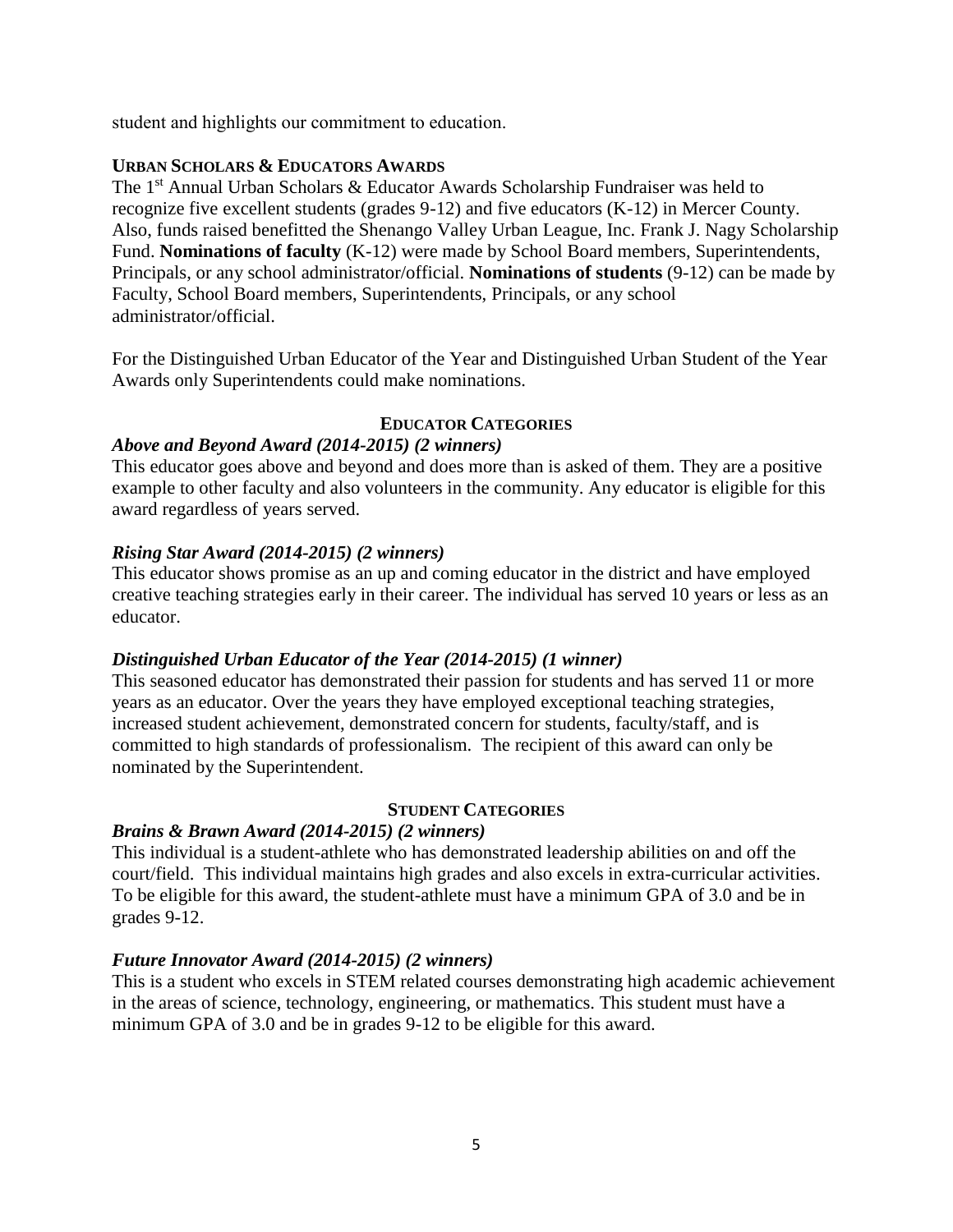## *Distinguished Urban Student of the Year (2014-2015) (1 winner)*

This student is a graduating senior who demonstrates leadership ability, respect, and is actively involved in the community. This student is also active within the school district and participates in school sponsored activities such as sports, student council, drama, or other clubs and organizations while maintaining high grades. This student must have a minimum GPA of 3.0 and be a senior (grade 12) to be eligible for this award. The recipient of this award can only be nominated by the Superintendent.

#### **SUMMER YOUTH APPRENTICESHIP PROGRAM**

The Summer Youth Apprenticeship Program provides Mercer County students (age 12-15) an opportunity to job shadow different career fields and earn a stipend. First beginning in the mid 1990's, this program has impacted many students, the majority of whom have graduated high school and have gone to college or military. This program operates from the end of June-mid August each summer and works with students on developing leadership skills, social skills, and life skills. Components of the program include, one-on-one interviewing, weekly enrichment group sessions, lunch with leaders series, career camp, and job shadowing. Students who successfully complete the program receive a stipend, achievement awards, commemorative tshirt, and certificate of recognition at the conclusion of the program.

## **FALL GIVE BACK**

Student participants in the Nulites program participated in a community service project to understand the importance of service learning. Youth and staff member of the Shenango Valley Urban League, Inc. collected canned and non-perishable food items during our Holiday Food Drive and donated the items to the Community Food Warehouse. Also, youth collected specific items for Joshua's Haven City Mission, a homeless men's shelter during our Annual Secret Santa Christmas Gift Collection. The items were a part of the shelter's "wish list" and helped defray costs of having to purchase the items themselves.

#### **COLLEGE FAIR**

The Shenango Valley Urban League, Inc. hosted a college fair at Farrell High School to allow students the opportunity to learn about higher education and get information from colleges and universities in the region. The fair was open to all school districts grades 7-12. Colleges and Universities represented were Thiel College, Carlow University, Chatham University, Slippery Rock University, Geveva College, University of Pittsburgh, New Castle School of Trades, Laurel Technical Institute, Clarion University, La Roche College, Pennsylvania State University-Shenango, Grove City College, Westminster College, and Youngstown State University Financial Aid Office.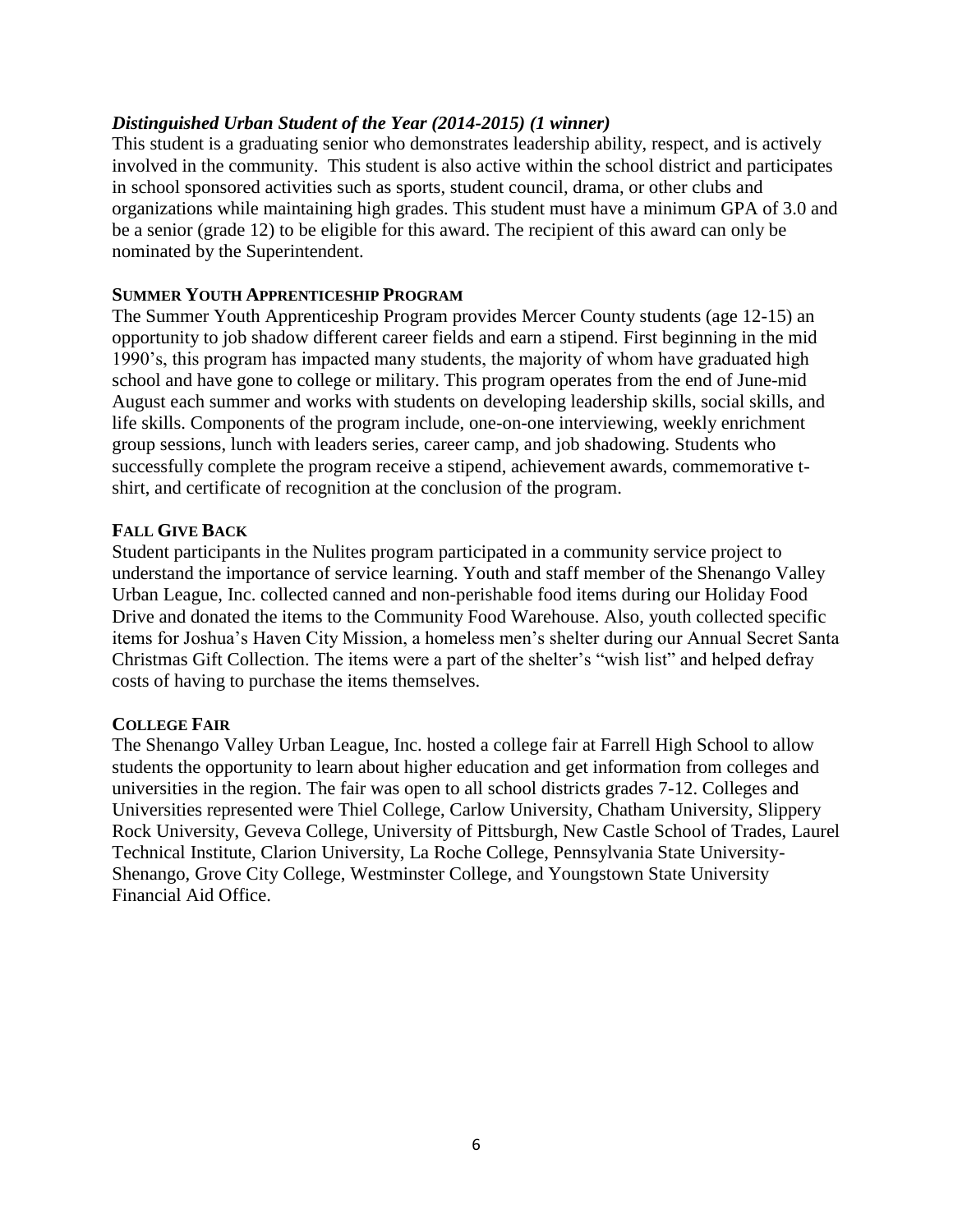

#### **HOMELESS ASSISTANCE PROGRAM**

The Shenango Valley Urban League, Inc. has been designated by the Mercer County Commissioners to administer the HAP Program. The purpose of the HAP program is two-fold. First, the program assists Mercer County residents in need of acquiring or maintaining rental housing and second, the program provides funding to the Emergency Shelter Program administered by the Salvation Army.

The rent assistance component assists homeless persons with verifiable income to be placed into more permanent rental housing. For renters facing eviction and near homelessness the program assists the renter in resolving the necessary issues to maintain their current rental housing. The types of assistance consist of rental counseling, budget counseling, and a financial grant of \$300.00 toward the first month's rent or the delinquent rent.

Presently the financial assistance is capped at \$300.00 and is only available to clients in compliance with the guidelines of the program. All applicants must have a face-to-face interview with the Housing Counselor. Applicants must verify documentation attesting to the validity of their situation and income. The Housing Counselor contacts the landlords to validate the information and to seek the landlord's approval of the proposed housing remedy. Once a client has been assisted, the client is not eligible for financial assistance for a period of two years. During the 2014-2015 fiscal year (July-June), the Shenango Valley Urban League, Inc. assisted 139 individual rent cases which supported a total of 341 Mercer County resident adults and children.

In the Emergency Shelter Program administered by the Salvation Army, emergency shelter is defined as housing individuals facing imminent crisis with temporary overnight housing up to a period of one week. For the 2014-2015 fiscal year, the Salvation Army provided housing for 425 Mercer County adults and children. The amount of money sub-granted from the Shenango Valley Urban League, Inc. to the Salvation Army was \$7,741.00.

#### **HEMAP PROGRAM**

The Shenango Valley Urban League, Inc. is certified by HUD (Housing and Urban Development) to provide mortgage default counseling to homeowners facing foreclosure. During the 2014-2015 fiscal year, the Shenango Valley Urban League, Inc. processed 28 applications to the Pennsylvania Housing Finance Agency (PHFA) for emergency mortgage loan assistance through the states Homeowners Emergency Mortgage Assistance Program. In October 2010, the Shenango Valley Urban League, Inc. received a congratulatory Commendation Plaque from the Pennsylvania Housing Finance Agency for providing 27 years of mortgage counseling service to the state's HEMAP Program.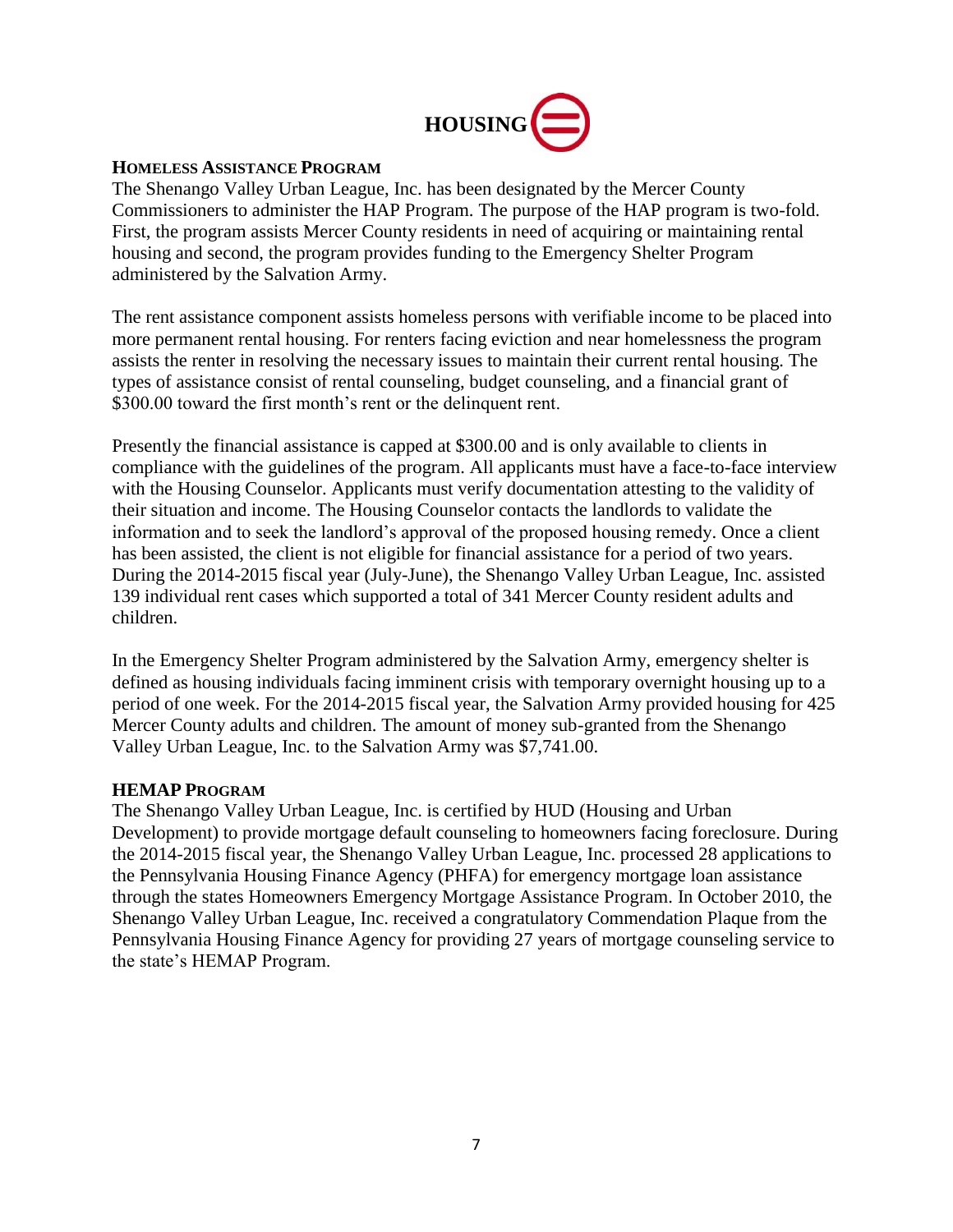

## **"WIC & YOU: MAKING HEALTHY CHOICES TOGETHER"**

#### **WIC (Women, Infants, and Children)**

The goal of the Health and Welfare Department is to provide quality service for all individuals applying or enrolled in Pennsylvania's Special Supplemental Nutrition Program for Women, Infants and Children (WIC) and to provide counseling, education, and follow-up for clients enrolled in the program.

A nutrition intervention program, the purpose of WIC is to help improve the diets of pregnant and breastfeeding women, and infants/children who are at nutritional risk. This is achieved through the provision of nutritious foods high in protein, iron, vitamin C, and calcium that are excellent for brain development and strong bones, and muscles. Nutrition education is available in addition to purchasing nutritious food with a WIC voucher. The program's goal is to influence lifetime nutrition and health attitudes for the entire family unit. The program is funded through a grant from the Pennsylvania Department of Health.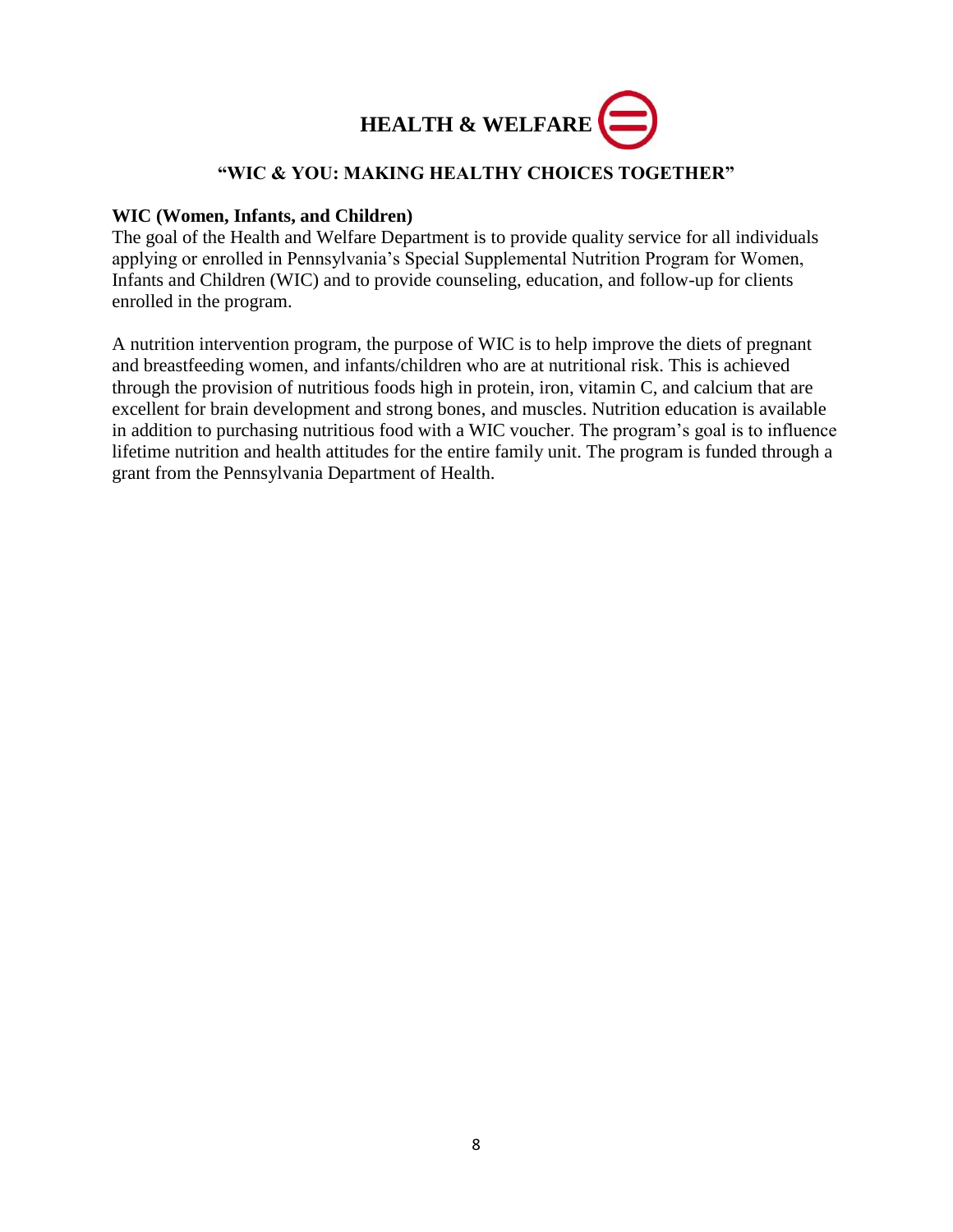

## **HEALTH & WELFARE**

Provided service to over 4,055 clients/families each month.

Distributed 10,584 sets of Farmer's Market coupons that supported 1,603 children and 1,041 women.

Received continued funding in the amount of \$924,551.40 for fiscal year 2014-2015.

## **HOUSING**

Provided rental assistance to 139 individual households. Cumulative total of 341 adults and children.

Provided mortgage foreclosure assistance to 28 households facing delinquency.

Emergency shelter assistance provided by the Salvation Army, subrecipient of the Urban League, to 190 individual households that supported a cumulative total of 425 adults and children. Provided financial support of \$40,330.00 in rental assistance and \$7,741.00 for emergency shelter.

## **EDUCATION**

605 Students participated in the African American History & Heroes Essay Contest and Luncheon

14 student submissions for the Frank J. Nagy Scholarship Essay Contest

10 recognized (5 students, 5 educators) at the Urban Scholars & Educators Awards

30 attendees at the Movie Nights at the Library

21 Students completed the Summer Youth Apprenticeship Program

14 Students participated in the NULITES (National Urban League Incentives To Excel & Succeed) youth leadership program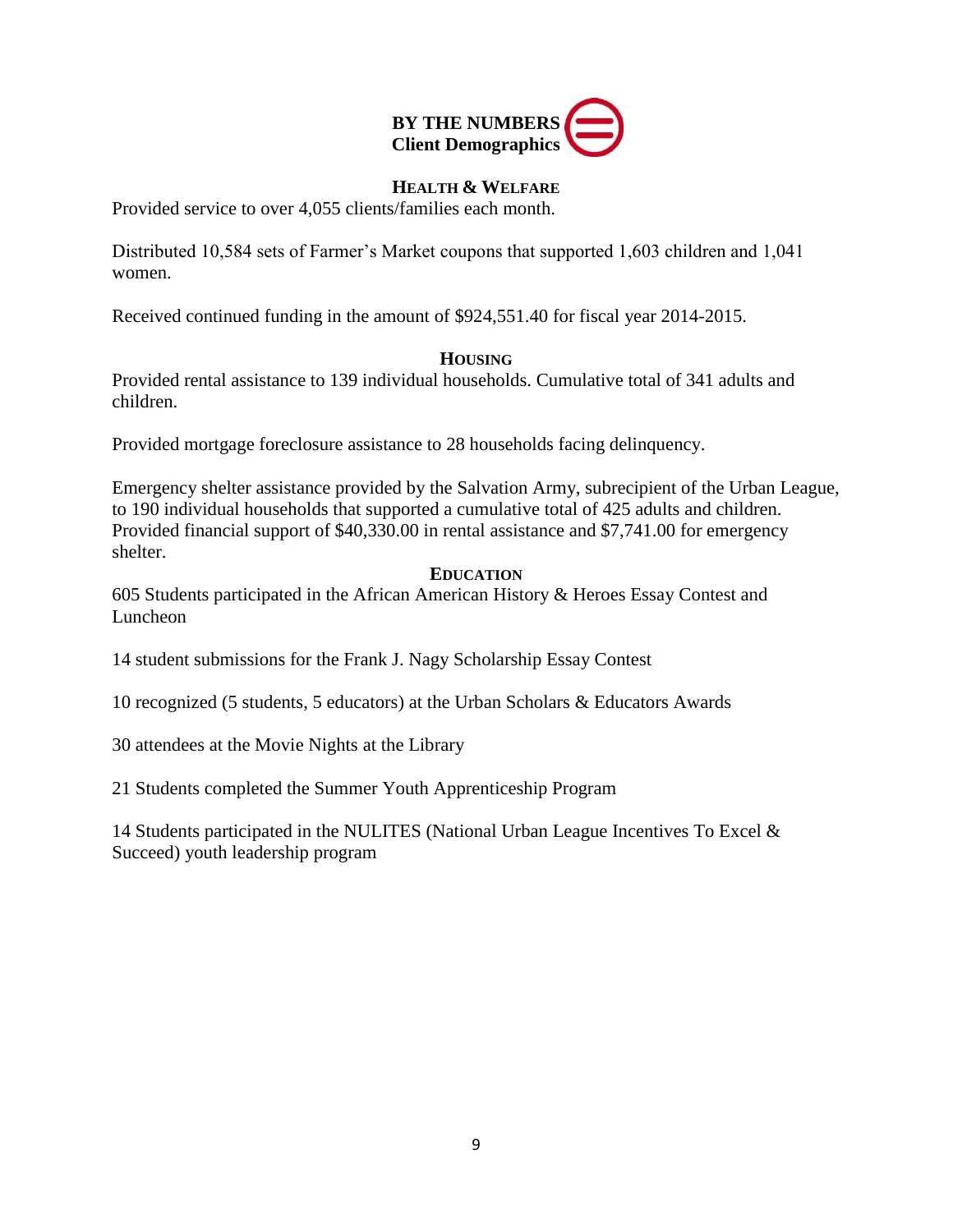